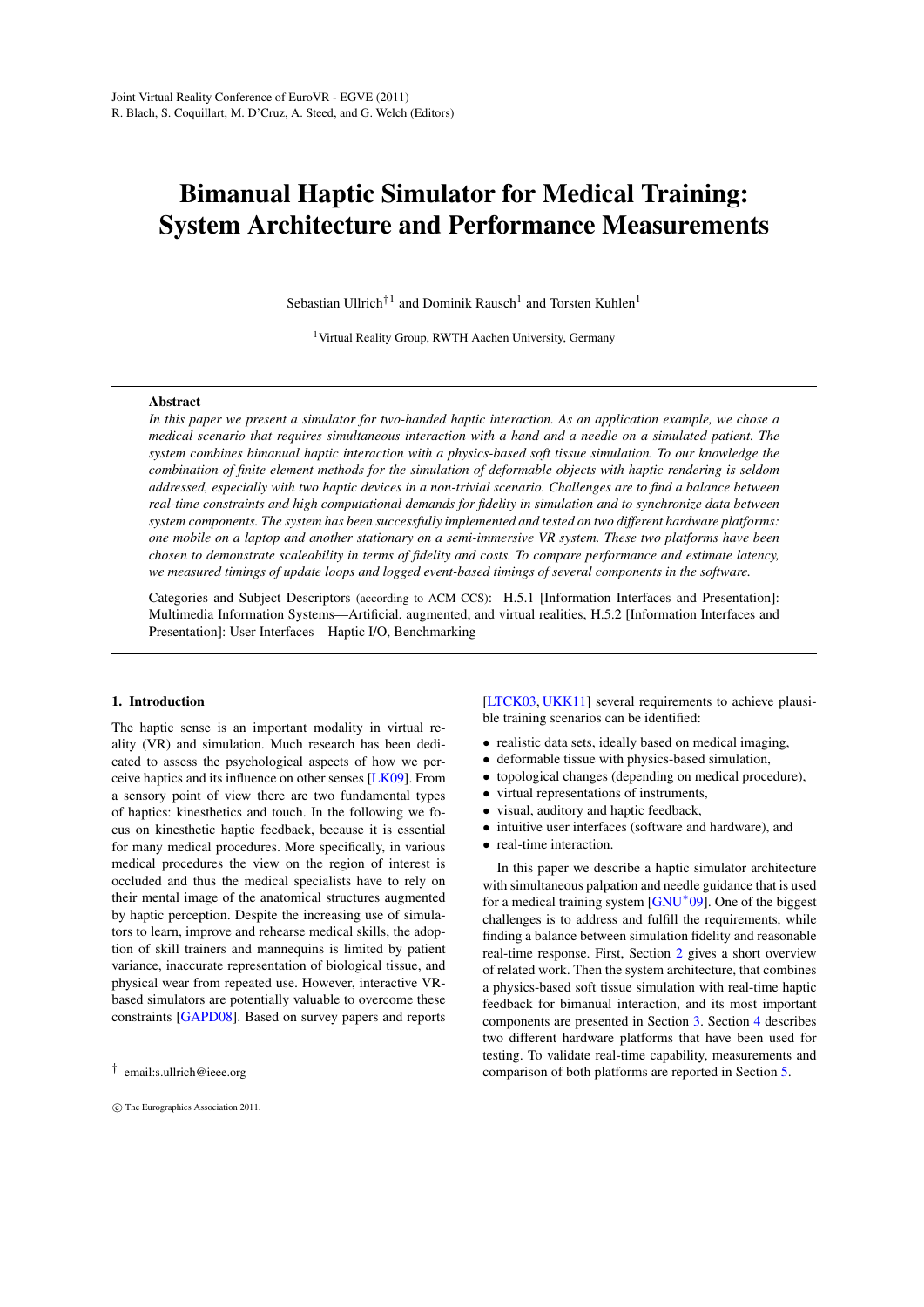# <span id="page-1-4"></span><span id="page-1-0"></span>2. Related Work

There are already several surveys providing an excellent overview of approaches to haptic rendering [\[SCB04,](#page-7-5) [LD07,](#page-7-6) [LO08\]](#page-7-7). Additionally, haptic solutions in medical simulation are summarized in [\[CMJ10\]](#page-7-8). While there are needle simulators with haptic rendering, we focus here on system architectures for haptic rendering and haptic rendering of deformable objects.

A significant requirement results from research on sen-sory thresholds [\[LK09\]](#page-7-0): the servo motors of haptic devices should be updated at 1000 *Hz* [\[LD07\]](#page-7-6). Otherwise, vibration artifacts and unstable feedback can be perceived by the user. Usually, a virtual reality system with visual, auditory and haptic feedback contains the following elements: simulation engine, rendering algorithms, input devices and transducers and a human operator [\[SCB04\]](#page-7-5). There are basically two approaches with several variations to implement the haptic rendering system: sequential with virtual coupling [\[CSB95\]](#page-7-9) or parallel with separate threads for visual rendering, simulation, collision detection and force response [\[AKO95\]](#page-7-10). In order to perform stable haptic rendering on deformable surfaces with multiple contact points, Barbagli et al. [\[BPS05\]](#page-7-11) combined a multirate haptic system with coarse local representations for high update rates with virtual coupling. However, no details are provided about the deformation technique. Other deformable haptic approaches are often based on mass-spring systems [\[CT00,](#page-7-12)[CBS06,](#page-7-13)[RSK09\]](#page-7-14). Employing the long elements method with haptics basically reduces the complexity of the deformation to 2D [\[Bal06\]](#page-7-15). Another approach employs a linear complementary problem formulation to couple FEM-based deformable simulation with haptic rendering [\[SDC08\]](#page-7-16). The closest approach to our work also combines palpation with needle intervention [\[CGJC10\]](#page-7-17). Key differences to our work are a simulation which is massspring-based instead of using FEM and a focus on an user interface with an augmented reality-setup.

In summary, while there are solutions that combine haptic rendering with physics-based simulation, they are often not tested in complex medical scenarios. Furthermore, details on the non-trivial system architecture is lacking in most papers.

# <span id="page-1-1"></span>3. Bimanual Haptic Simulator System

The simulator system comprises several components as shown in Figure [1.](#page-1-2) The implementation is based on the ViSTA VR toolkit ([http://www.sourceforge.](http://www.sourceforge.net/projects/vistavrtoolkit) [net/projects/vistavrtoolkit](http://www.sourceforge.net/projects/vistavrtoolkit)), the medical simulation framework SOFA [\[ACF](#page-7-18)<sup>∗</sup> 07] for *Simulation* of hard & soft tissue, Bullet Physics Library ([http://bulletphysics.](http://bulletphysics.org) [org](http://bulletphysics.org)) for *Collision Detection* and OpenHaptics ([http://](http://www.sensable.com) [www.sensable.com](http://www.sensable.com)) to control the *Haptic Rendering* and haptic devices. It uses OpenSG (<http://www.opensg.org>) for the *Visual Rendering* component. Because the system is designed for bimanual interaction, there are two instances of



<span id="page-1-2"></span>Figure 1: *System overview with components (green/darker gray = threaded) and the most important updates and data communication. The components in the dotted box exist twice: once for palpation and once for needle intervention. Thus six threads are running at different rates.*



<span id="page-1-3"></span>Figure 2: *Sequence diagram of the simulation loop.*

the *Interaction*, *Haptic Rendering*, *Collision Detection* and *Force Algorithms* component. One set of these components provides a virtual hand with extended fingers for palpation, while the other enables a virtual surgical instrument (e.g., a cannula or a needle) for needle intervention. In the following subsections we describe the components in more detail.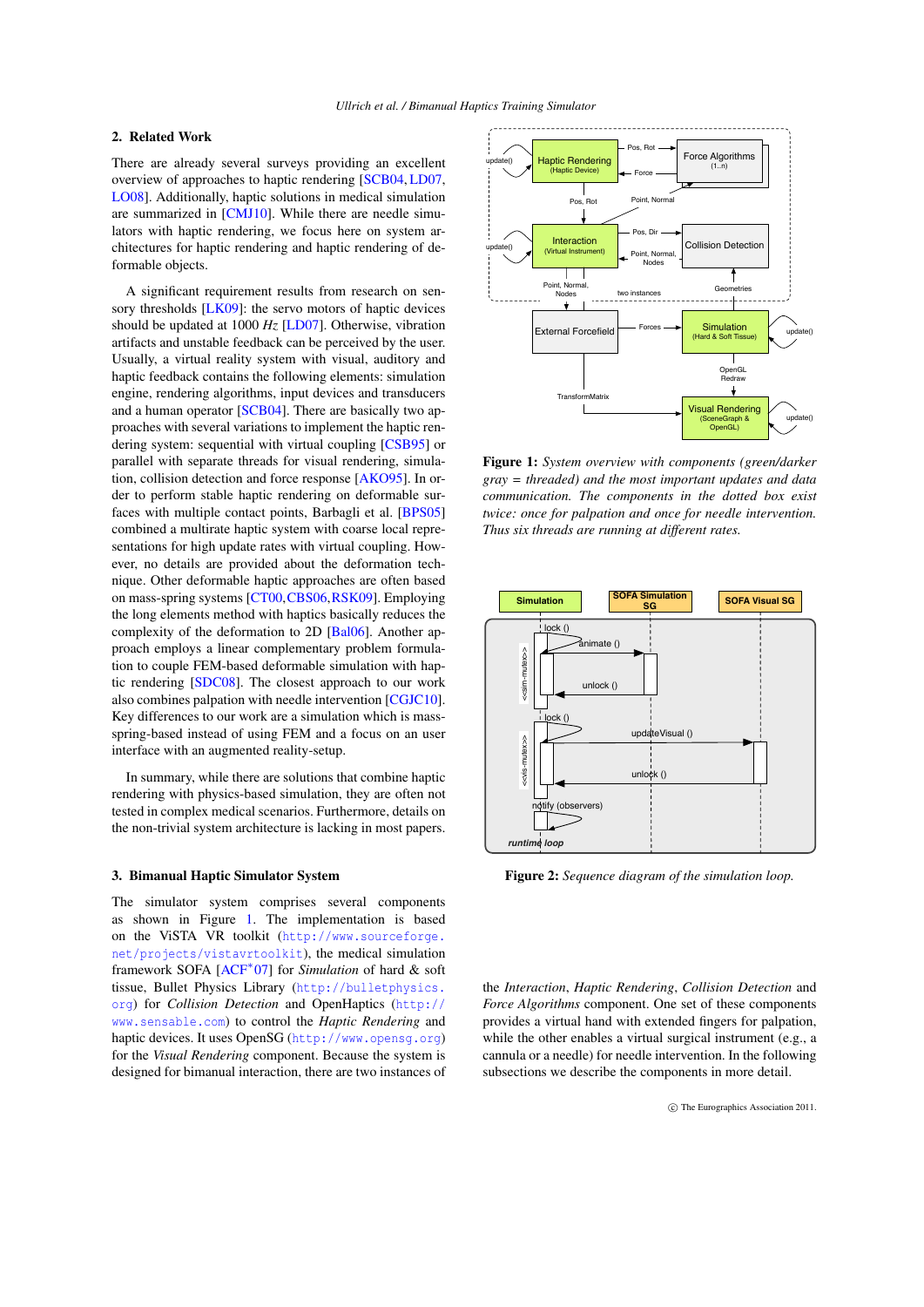# <span id="page-2-4"></span><span id="page-2-1"></span>3.1. Simulation

The main task of the simulation is to provide a physics-based simulation of the hard and soft tissue of the virtual patient. It utilizes selected components of the medical simulation framework SOFA [\[ACF](#page-7-18)<sup>\*</sup>07]. Instead of using the default single update loop of SOFA, we decouple the simulation from the visual rendering. Therefore, our simulation loop encapsulates one instance of the SOFA simulation scene graph and thus provides a dedicated thread for the simulation (see Figure [2\)](#page-1-3). Furthermore, an instance of SOFA's visual scene graph can access this simulation graph under certain conditions (see Section [3.2\)](#page-2-0). There are two mutexes in the simulation loop: a *simulation mutex* for a simulation update and *visualization mutex* used for a mapping update.

- Simulation Update: The simulation mutex locks access to SOFA's simulation scene graph during a simulation update. Such an update increments the time stamp of the simulation and calls *animate()*, which issues the numerical solvers to compute the next simulation state, e.g., with *behavior meshes* that represent FEM volumes. Because the simulation graph is also indirectly accessed by *Interaction* component for tissue dragging (see Section [3.4\)](#page-3-0), the simulation mutex is necessary for thread safety.
- Mapping Update: The second mutex is a visualization mutex. It is used to temporary lock access to SOFA's visual scene graph after a simulation time step is finished. During this lock phase the call *updateVisual()* conducts changes to SOFA's visual scene graph conforming to the simulation's time step results via predefined mappings. Usually, a visual model, e.g., representing a skin surface, gets deformed by a barycentric mapping linked to a behavior mesh that is used in the simulation.
- Collision Detection Update: After *updateVisual()* observers are notified and update the collision detection geometries, i.e., overwriting vertices with new positions.
- Subsurface Structures: Subsurface structures are embedded in the behavior mesh either by barycentric mapping or by constraints applied to mesh nodes, e.g., fixed nodes that represent bones. Thus, internal structures like blood vessels are deformed accordingly. This can be triggered by external dragging forces from palpation acting on the skin surface or by the virtual needle puncturing or dragging tissue layers (see Section [3.4\)](#page-3-0).

### <span id="page-2-0"></span>3.2. Visual Rendering

Visual rendering in our prototype is implemented in the ViSTA VR toolkit and utilizes OpenSG and OpenGL.

Simulation Object Rendering: To visualize the objects from our simulation loop (see Section  $3.1$ ), we have attached an OpenGL rendering node in the scene graph. This node sets SOFA-specific OpenGL states and calls the *draw()* routine of SOFA's visual graph. This call locks the *visualization mutex* in the simulation loop code (see



<span id="page-2-2"></span>Figure 3: *Sequence diagram of the visual rendering loop.*

Figure [3\)](#page-2-2). During this time, the simulation can still be performed. However, updates of mappings from the simulation graph to the visual graph (*updateVisual()*-call) are blocked and have to wait until the rendering routine is completed. Usually, only the surface geometries specified by the visual models of SOFA are rendered. By switching transparency, anatomical structures can be visualized for learning and visual verification. Optionally, for debug and development purposes, it is possible to render internal meshes, mappings, forces, constraints, behavior and collision meshes as well.

Instrument Rendering & Shadows: The visual models of the virtual instruments, e.g., a needle or the palpation hand, are rendered directly in the OpenSG scene graph without SOFA. They are represented by polygonal mesh geometries. To enhance the rendering of the virtual hand and arm geometry we use a simple skin shader with wrap lighting [\[Gre04\]](#page-7-19).

In order to provide additional depth cues and to increase realism, we use shadows maps with one point light source in the scene. The shadows introduce additional render passes that decrease the visual frame rate. Especially, in a stereoscopic setting this technique divides the maximum achievable frame rate by a factor of four. Still, this sacrifice in performance is acceptable, given the fact that virtual shadows contribute to depth perception and improve positioning accuracy [\[HSJ04\]](#page-7-20).

#### <span id="page-2-3"></span>3.3. Collision Detection

We use two different implementations for collision detection (CD). The first one is intended to detect collisions between the interaction devices and surface mesh objects at high rates. It is a component of our system architecture and utilizes the Bullet physics library, primarily using Bullet's triangle-ray test. The second CD implementation is used for proximity search within volumes of behavior meshes and uses parts of the SOFA collision detection pipeline.

Surface Collision Detection: The CD component consists of a CD object registry, handles geometry changes and employs CD algorithms from the Bullet physics library. CD objects are registered and usually contain references

c The Eurographics Association 2011.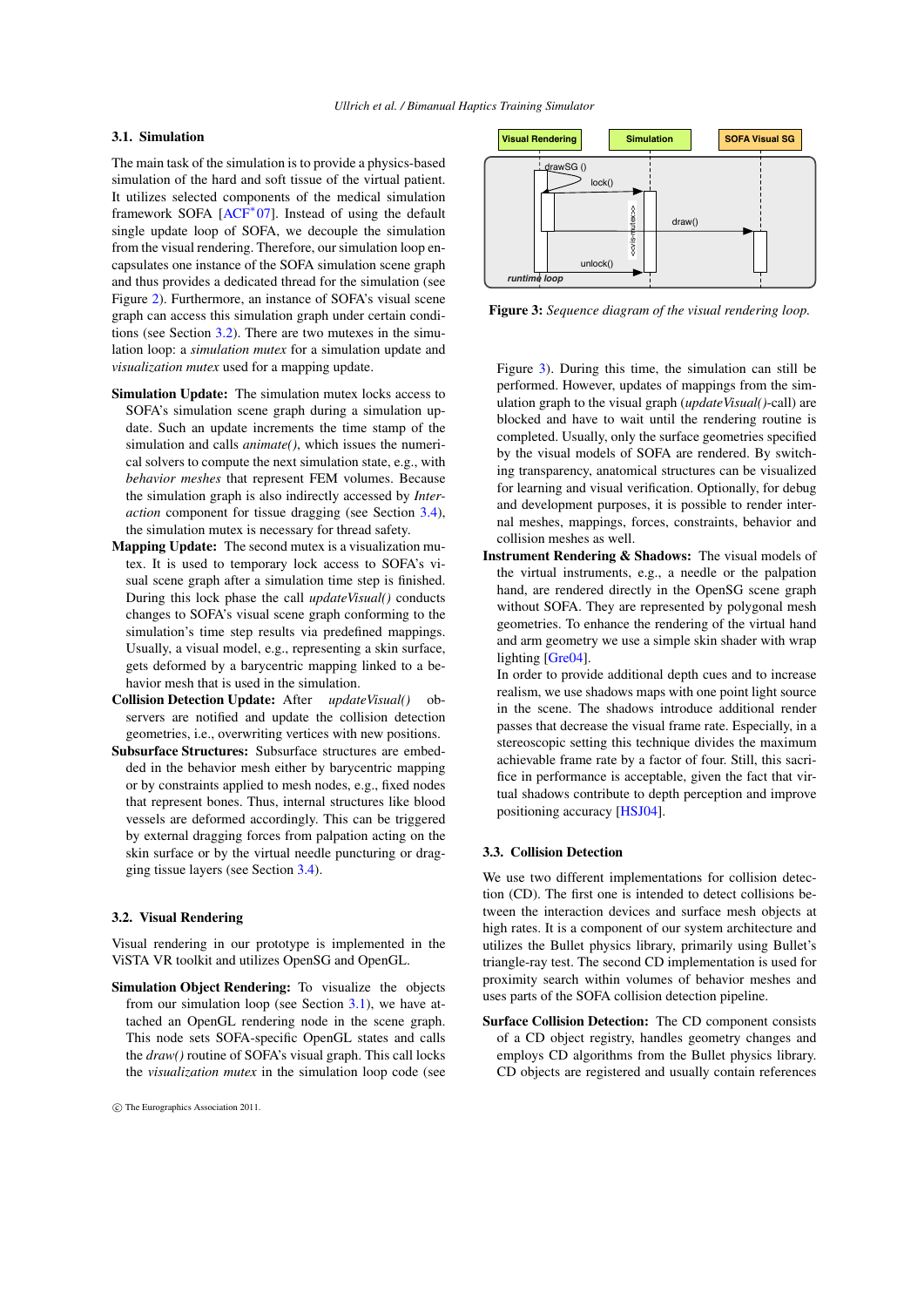<span id="page-3-3"></span>to triangular surface meshes with coordinate lists of the vertices and face indices that describes the topology. Typically, the CD objects either represent visual or collision models from the SOFA simulation environment. Each CD object has its own mutex to manage exclusive access for read operations during the actual collision detection query and write operations during geometry updates from SOFA. This mutex-per-object approach reduces locking between collision queries from interaction loops and deformation updates to CD objects, as compared to locking the whole CD with one mutex. Furthermore, the design decision to implement this decoupled CD component, instead of using the CD mechanisms provided by SOFA, is easily explained by the requirement to enable a higher update rate for the interaction loop than the simulation loop.

Proximity Search: The proximity search is used to find nodes in the data structures of the behavior meshes that are within a certain threshold of a ray. The ray represents either the virtual hand and is limited to surface collisions or it represents the needle instrument and searches for internal nodes as well (see Figure [4\)](#page-3-1). The results are used for tissue dragging depending on additional parameters, as described in detail in Section [3.4.](#page-3-0)

#### <span id="page-3-0"></span>3.4. Interaction

There are two instances of the interaction component: one for palpation and one for needle interaction.

- Palpation: In short, palpation is a physical examination technique where objects, e.g., body parts or indirectly organs, are touched with fingers or hands to determine their size, shape, consistency and location. We focus on nonprehensile movements [\[Nap56\]](#page-7-21), i.e., with no grasping or seizing motions. Consequently, the simulated soft tissue should be deformable and draggable during sliding motions depending on surface friction. A virtual hand is controlled by the user and allows for interaction with the soft tissue of a virtual patient. Dragging behavior is simulated with a physics-based approach for friction combined with some heuristics and constraints to determine stick and slip states. The resulting dragging forces are written into the *External Forcefield*. Subsequently, the forcefield influences the behavior mesh in the *Simulation* component and thereby drags nodes of the simulation mesh, deforming the tissue.
- Needle Insertion: In general, needle insertion can be divided into several stages: 1) no contact, 2) deformation before rupture, and 3) deformation after rupture. These stages can be applied to multiple layers of tissue. A first penetration event can be observed at the *cutaneous layer* (skin surface) and, depending on the body region, after sliding through fatty tissue, *fascia* (strong connective tissue) surrounding musculature must be penetrated and can be sensed with a "fascia click". For the different stages, we activate specific force algorithms (see Section [3.5\)](#page-3-2).



<span id="page-3-1"></span>Figure 4: *Schematic overview of the tool center points TCP of the haptic devices and of the rays*~*r for collision detection on palpation hand (left) and the needle (right).*

Rupture events are triggered when reaching predefined force thresholds and lead to the next stage. Needle-tissue interaction extends the surface-based palpation dragging by internal behavior mesh nodes (see proximity search in Section [3.3\)](#page-2-3) and is similar to [\[DS03\]](#page-7-22).

#### <span id="page-3-2"></span>3.5. Force Algorithms & Haptic Rendering

In order to support concurrent force effects and to reuse and combine effects, we use composable elemental force algorithms. Furthermore, effects can be enabled and disabled depending on interaction states and will be iterated in the haptic render loop.

- Pulse Force: For palpation, the human pulse must be simulated. We approximate the pulsating effect by a rectangular wave with a duty cycle  $D = 0.2$  and pulse period *T* between 50-160 *bpm*. The duty cycle is defined as the ratio of the pulse duration *d* and pulse period *T*. Similar to  $[UMN<sup>*</sup>08]$  $[UMN<sup>*</sup>08]$ , we distribute pulse point sources along the femoral artery. When the tool center point of the haptic device  $\vec{T}_{CP}$  is within range of these pulse point sources, the pulsating force is computed depending on orientation, euclidean distance and simulation time.
- Multiple Surfaces Force: For palpation of *sub-dermal* structures (under the skin layer) we use a multi-object force algorithm. A collision ray  $\vec{r}$  is attached to the unconstrained transformation of the input device  $\vec{T}_{CP}$  (see Figure [4\)](#page-3-1). On collision of  $\vec{r}$  with surface or subsurface objects, constraint planes (*Force Algorithms*) are created. The approach is similar to the single surface haptic rendering in [\[RKK97\]](#page-7-24). However, in our approach, the proxyobject gets moved to the outermost ray-intersection, i.e, the virtual fingers stay on the skin surface. Another option would be to optimize the discrepancy by position and velocity [\[BRWB07\]](#page-7-25). For needle insertion this algorithm is also used in stages before rupture of layers. On rupture the according constraint plane/force algorithm is deactivated, leading to a minor loss-of-resistance or "fascia click".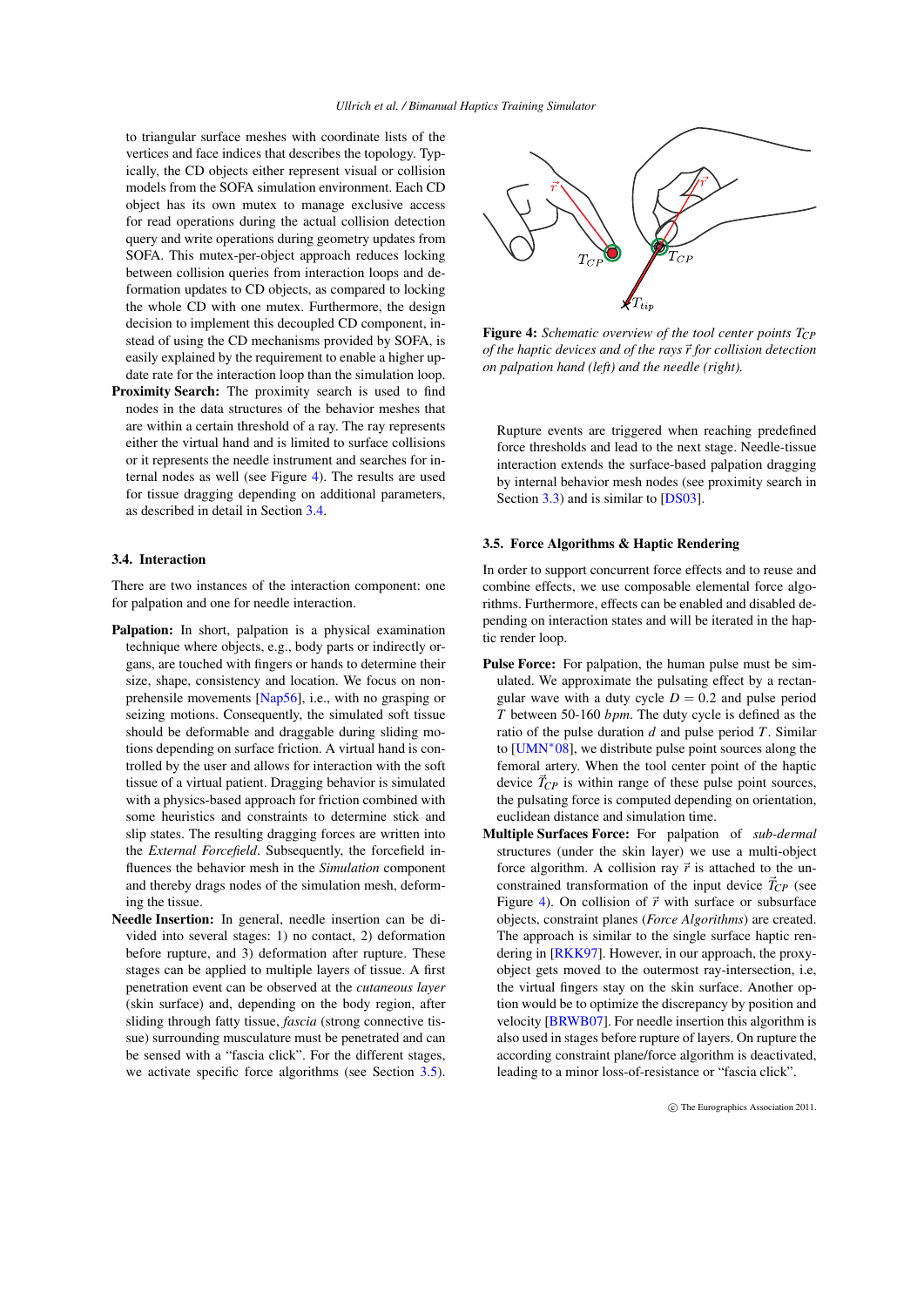<span id="page-4-3"></span>

Figure 5: *Stationary platform of the bimanual haptic simulator in a semi-immersive environment with stereoscopic rendering and IR-based head tracking.*

<span id="page-4-1"></span>Needle Force: We simulate two kinds of forces for the needle: the shaft friction and a surface correction force. The friction force is a force vector along the needle shaft. It is calculated by using the needle velocity and the current tissue type's parameters that are based on real-life forces measured by [\[OSO04\]](#page-7-26). The surface correction force simulates tissue resistance for lateral movements and depends on the penetration depth, deeper penetration results in stronger lateral resistance. It is a spring-based force towards the initial puncture site, dependent on lateral deviations. The force vector is perpendicular to the surface normal of the initial puncture site, i.e., approximately parallel to the surface.

Switching between constraint plane positions based on low frequency simulation update rates, as well as lowresolution surface meshes, leads to discontinuities in the force output. To resolve this issue we combine two solutions. First, we use linear interpolation between constraint planes after each position update. Furthermore, we apply a special smoothing filter for force rendering (Section 5.3 in [\[GME](#page-7-27)<sup>∗</sup> 00]).

#### <span id="page-4-0"></span>4. Bimanual Haptic Simulator Prototype

The simulator has been successfully implemented on two different hardware setups: stationary and mobile. In both cases we set the update rates for haptics to 1000 Hz, for simulation to 25 Hz, for interaction to 120 Hz and to maximal possible visual framerate.

## 4.1. Stationary Platform

The *stationary semi-immersive setup* (cp. Figure [5\)](#page-4-1) consists of two haptic devices (PHANTOM Omni®) Haptic Device, SensAble Technologies), a passive-stereo VR-desktop system with a SXGA+ 60" rear-projection screen (flip\_150, imsys) coupled with an optical IR-tracking system (TrackPack,



Figure 6: *Mobile platform of the bimanual haptic simulator presented with the same haptic devices as in the stationary platform.*

<span id="page-4-2"></span>Advanced Realtime Tracking) and is driven by a 2.4 GHz  $(Intel(R) Core<sup>TM</sup>2 Quad) desktop PC with 4 GB RAM, Win$ dows 7 operating system and a Quadro FX 4600 graphics card with 768 MB RAM (Nvidia).

Advantages of this system is the real-sized, full-scale rendering of the virtual patient with reasonable overview and natural interaction in standing or seating posture next to the slightly tilted screen, with a comparable position between practitioner and patient as in the real medical procedure.

#### 4.2. Mobile Platform

The *mobile setup* (cp. Figure [6\)](#page-4-2) consists of two haptic devices (PHANTOM Omni $\circledR$ ) Haptic Device, SensAble Technologies) and is driven by a 2.5 Ghz (Intel $\circledR$ ) Core<sup>TM</sup>2 Duo) MacBook Pro 17" with 2 GB RAM, Windows XP SP3 operating system installed with Bootcamp and a GeForce 8600M GT with 512 MB RAM (Nvidia).

The small footprint makes the system easily transportable. Therefore, this configuration is well-suited for demonstrations at conferences or for short expert studies in busy hospital environments. Furthermore, the mobile system is less expensive (~6k Euro) compared to the stationary (~45k Euro).

#### 4.3. Simulation Datasets

The whole simulation environment in SOFA can be specified in a hierarchically structured XML scene file, e.g., with rigid and deformable objects consisting of behavior meshes, visual models, collision models, mappings between representations and physics properties from continuum mechanics like Young's modulus and Poisson's ratio.

In our example, the scene contains a virtual patient on a table, covered by a blanket (4513 vertices, 8666 triangles)

c The Eurographics Association 2011.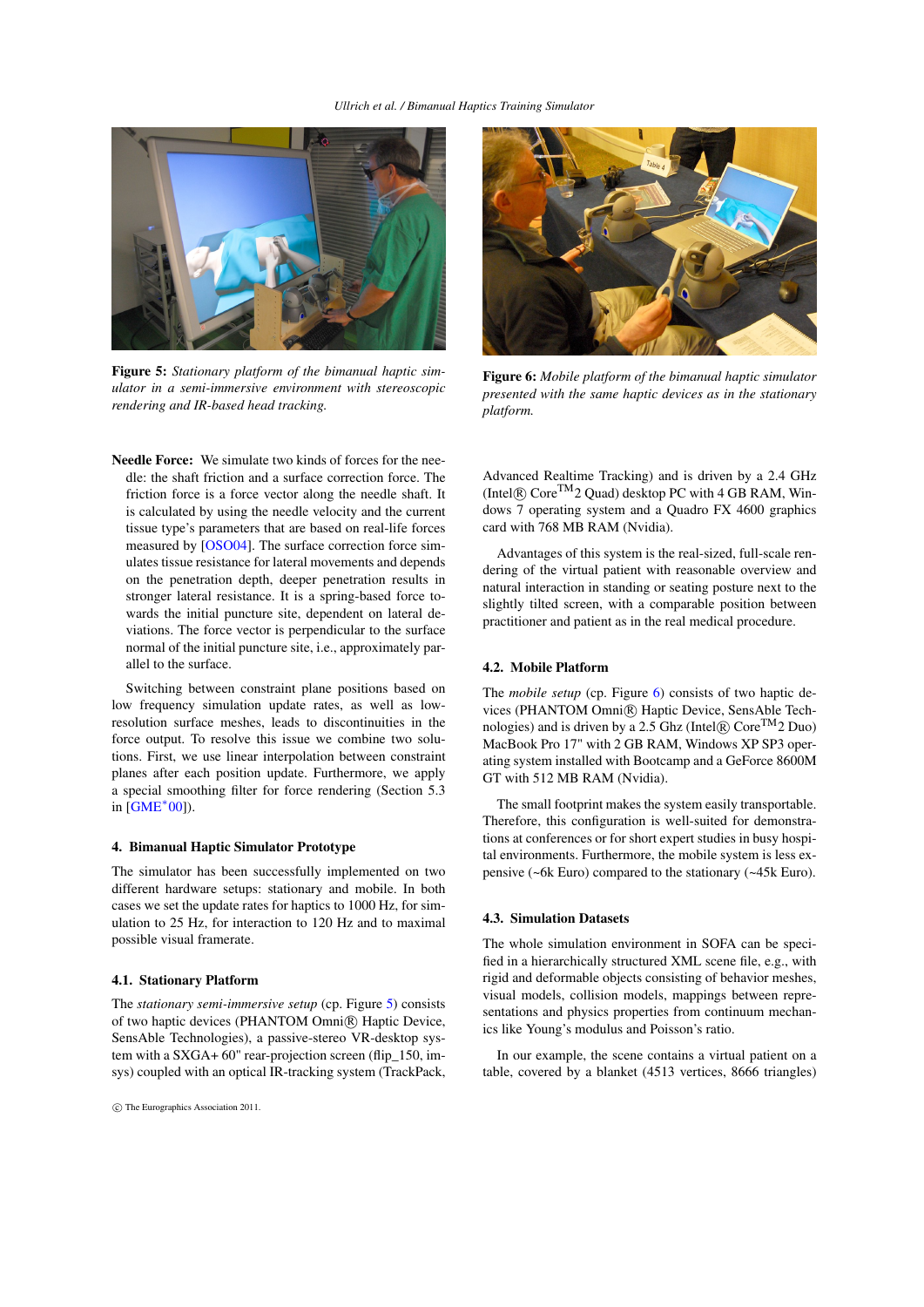<span id="page-5-4"></span>with an exposed inguinal (hip) region (see Figure [5\)](#page-4-1). The exposed area is simulated with SOFA and contains a behavior mesh (1915 tetrahedra) with fixed constraints under the blanket and a skin surface (2455 vertices, 4770 triangles) used for visual rendering and collision detection. A second optimized collision surface (763 vertices, 1435 triangles) is used for tissue-dragging during palpation. Internal structures are mapped to the behavior mesh and are used for multi-surface haptic rendering in palpation and needle penetration: the fascia lata which encloses the thigh musculature (1756 vertices, 3297 triangles), the femoral vein (1946 vertices, 3813 triangles) and femoral artery (1706 vertices, 3283 triangles), ligament (825 vertices, 1626 triangles), and parts of the hip (1929 vertices, 3771 triangles) and femur bone (1558 vertices, 3095 triangles).

# <span id="page-5-3"></span>4.4. Interaction Scenarios

A controlled environment with reproducible interaction scenarios is useful for effective benchmarks of the system and to compare performance between platforms. To achieve this goal we implemented a lightweight record and playback system. For recording it dumps the driver's sensor states during each driver update into one binary file for each device and performs the reverse procedure for playback. With this system we have recorded the following interaction scenarios:

- S1) In a baseline scenario the virtual hand and instrument are just idling over the virtual patient without any collisions  $(t\overline{y}) = 35$  seconds).
- S2) This is a palpation only scenario with some lateral movement over the skin and light pressure to find pulse sources  $(t<sub>∑</sub> = 38$  seconds).
- S3) This scenario features needle penetration with several angular alignments and repositioning of the needle without any palpation ( $t_{\overline{\Sigma}}$  = 38 seconds).
- S4) In this scenario we recorded the beginning of a medical procedure for the femoral block performed by an expert with palpation and needle insertion ( $t<sub>∇</sub> = 35$  seconds).

Figure [7](#page-5-1) and Figure [8](#page-5-2) show the changes in force magnitude over the time-span of an interaction scenario. These magnitudes represent the length of the force vectors computed by the force rendering algorithms for each haptic device.

#### <span id="page-5-0"></span>5. Results & Discussion

# 5.1. Performance Measures

To measure the performance, we manually instrumented the source code at crucial function calls. We used the *QueryPerformanceCounter* function ([http://msdn.](http://msdn.microsoft.com/en-us/library/ms644904) [microsoft.com/en-us/library/ms644904](http://msdn.microsoft.com/en-us/library/ms644904)) to get submicrosecond precision on Windows systems. The average execution time for the timer itself was 0.0229 *µs* on the stationary platform and 1.890 *µs* on the mobile platform. The timing data has been corrected at runtime accordingly. We



<span id="page-5-1"></span>Figure 7: *Recordings of the force magnitude during palpation in interaction scenario S4 (Section [4.4\)](#page-5-3). The periodic pattern from t* = 13 *to t* = 30 *depicts the simulated femoral pulse.*



<span id="page-5-2"></span>Figure 8: *Recordings of the force magnitude during needle insertion in interaction scenario S4 (Section [4.4\)](#page-5-3). The force spikes and drops depict the penetration of tissue layers, e.g., skin or connective tissue.*

have measured the performance for all four interaction scenarios on both hardware platforms with multiple repetitions. Table [1](#page-6-0) as well as Figure [9](#page-6-1) and Figure [10](#page-6-2) summarizes the most essential performance measurements. Comparisons of S2 (palpation only) and S3 (needle only) have been omitted because their results have been very similar to S1 for the idle hand and very similar to S4 for the active hand respectively. We measured the average cumulative execution times for one haptic update frame with a dynamic number of force algorithms (up to six) with  $3.76 \pm 0.45 \,\mu s$  for the needle haptic device and  $2.88 \pm 1.19 \,\mu s$  for the palpation haptic device. End-to-end system latency for head-tracking on the stationary platform was on average 80 *ms*, as measured with the method described in [\[Ste08\]](#page-7-28).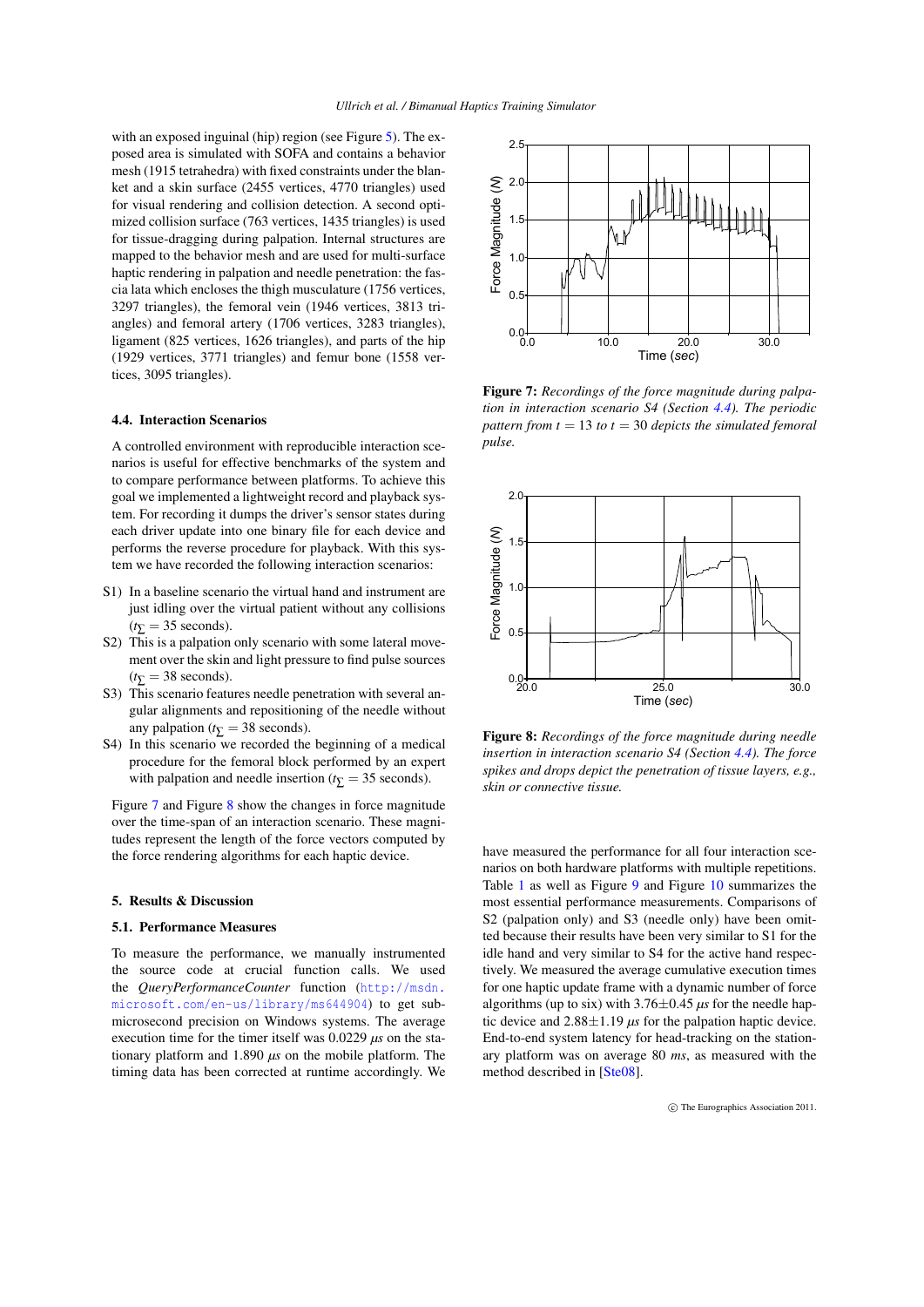

<span id="page-6-1"></span>Figure 9: *Performance on the stationary platform of visual loop compared with interaction loop, including CD calls, of left palpation hand (IN\_LH) and right needle hand (IN\_RH) in interaction scenario S4. The maxima for IN\_RH between t* = 25 *and t* = 30 *can be explained by deep penetration with an increasing number of subsurface objects and matches the events recorded in Figure [8.](#page-5-2)*

These results show that interactive frame rates and stable haptic rendering can be achieved. Even on the less powerful mobile system with only two cores, the system is still running at reasonable speed. Spikes in Figure [9](#page-6-1) and Figure [10](#page-6-2) can be explained by threads waiting for a mutex. However, even the spikes are within acceptable ranges for interactivity.

# 5.2. Complexity of Tissue Simulation

To assess the computational complexity of the physics-based soft tissue simulation, we compared its performance between different behavior meshes. The lowest resolution was 158 tetrahedra, then 974, 1915 (which was the optimized default during the other tests), 2707, 5605, 7969 and the highest resolution with 14540 tetrahedra. This meshes have been

<span id="page-6-0"></span>Table 1: *Comparison of average computation times in microseconds between interaction scenarios and platforms per object (CD: query time for one object, PS: proximity search), in total for one frame (IN: total interaction handling time) and the visual frame rate (FPS) in Hz (LH: left hand/palpation, RH: right hand/needle).*

|         | Stationary S1 |       | Stationary S4 |       | Mobile S4 |       |
|---------|---------------|-------|---------------|-------|-----------|-------|
| Measure | Mean          | SD    | Mean          | SD    | Mean      | SD    |
| CD LH   | 37.0          | 165.9 | 45.0          | 196.3 | 55.8      | 227.3 |
| CD RH   | 5.2           | 45.4  | 17.6          | 67.9  | 37.3      | 166.9 |
| PS LH   |               |       | 11.1          | 15.5  | 16.5      | 43.1  |
| PS RH   |               |       | 7.8           | 21.9  | 46.3      | 173.4 |
| IN LH   | 277.4         | 711.3 | 342.7         | 851.1 | 516.0     | 840.3 |
| IN RH   | 77.4          | 219.9 | 158.8         | 494.5 | 341.5     | 544.4 |
| FPS(Hz) | 63.3          | 24.1  | 74.6          | 23.4  | 61.2      | 5.0   |

c The Eurographics Association 2011.



<span id="page-6-2"></span>Figure 10: *Performance on the stationary platform of simulation loop divided into tissue simulation* animate() *(mean 23.7 ms), update of the mappings* updateVis() *(mean 7.7 ms) and update of collision detection geometries* updateGeo() *(mean 4.3 ms) in interaction scenario S4.*



<span id="page-6-3"></span>Figure 11: *Comparison of average simulation time for the* animate() *time step of the SOFA simulation between both platforms with different behavior mesh resolutions for scenario S4.*

tested with three continuous iterations of scenario S4 on both platforms (see Figure [11\)](#page-6-3). A linear relationship of the mesh complexity and simulation time was found.

# 6. Conclusion

In summary, real-time interaction was achieved with stable haptic rendering in a bimanual configuration in a highly dynamic environment with a physics-based simulation. The medical example application was developed in a usercentered design process, i.e., expert reviews were conducted regularly with anatomy specialists and experienced anesthetists. Additional information about the application and this simulator can be found at <http://www.rasim.info>. The core contribution of this paper is the detailed system description of a real-time capable haptic simulator coupled with a physics-based FEM simulation. The performance